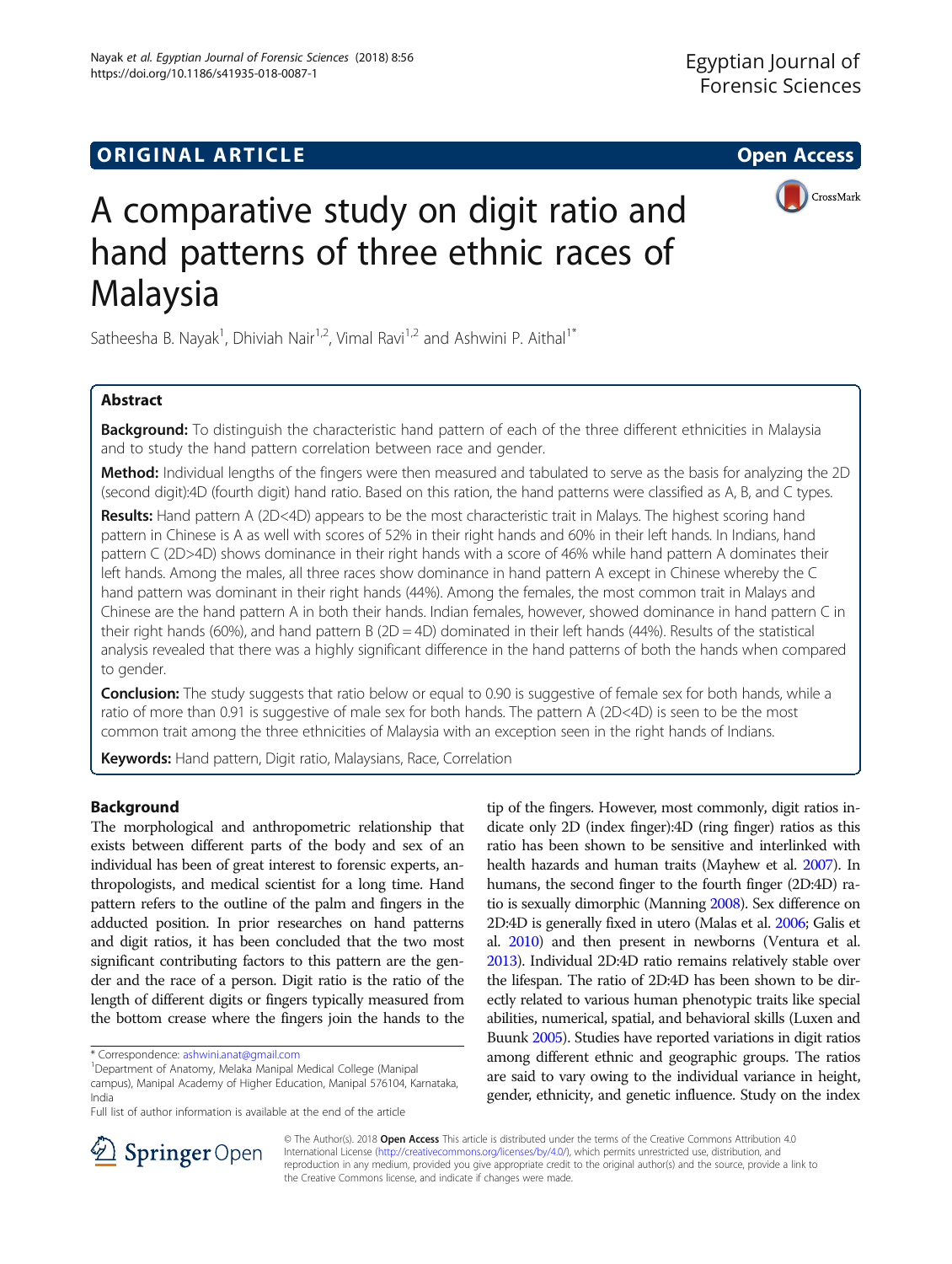<span id="page-1-0"></span>

and ring finger ratio is also crucial in terms of its legal significance. Variations in the digit ratio and hand patterns between populations can be utilized well in forensic casework in cases of mass disasters whereby it is impossible to identify their physical features. It is here that accurate sexing of the human remains is essential. Digit ratios and hand pattern analysis have the potential to narrow down the search to particular sex thus giving a sense of direction to the forensic investigation.

During our literature review, we found that there is limited data on population-based studies on the correlation of digit ratios. Owing to its importance in health and other factors as stated above, there is a need for regional studies on digit ratios as the human species exhibit a lot of racial and ethnic variations. Hence, the present study was undertaken to compare the digit ratios and hand patterns between the three ethnic races of Malaysia.

## **Objectives**

The principal objective of this study was to compare the digit ratio among the participants belonging to three ethnic races of Malaysia. The second objective was to group the obtained hand patterns into three types based on the digit ratio. The third objective was to observe if there are any race-wise and gender-wise correlations in hand patterns and digit ratio among the studied Malaysian races.

## Methodology

#### Participants

The study was a cross-sectional type involving 150 participants (75 males and 75 females). These participants were

undergraduate medical students, and their participation was purely on a voluntary basis. The students belonged to three different Malaysian ethnic races, i.e., Malays, Chinese, and Indians (Malaysian Indians). The study was done after obtaining ethical clearance from the institutional ethics committee (IEC No: 348/2016). Students of Malaysian nationality and those with distinctive bloodlines were included in this study as those of mixed blood may contribute to certain deviations in the hand patterns. Students with damaged/injured fingers, scars, or inflammation or with congenital anomalies of the hand and students with parents of different ethnicities (mixed blood) were excluded from this study.

## **Materials**

Questionnaires were used in the present study which was validated by academic faculty. The questionnaire included the student's demographic data.

## Procedure for data collection

Right- and left-hand tracing of the individual students was obtained by asking the participants to keep the hand flat on the plain side of the questionnaire paper, keeping the fingers together and thumb lying comfortably against the radial aspect of the index finger. A tracing was made using a pencil. The tracing started from the tip of the radial styloid process, passing all around the fingers, and the hand ended at the tip of the ulnar styloid process. The investigators of this study guided the hand tracing process. The measurements were taken uniformly by the investigators in the same way and under the same

Table 1 Table showing the percentage distribution of hand patterns among the three races based on gender

|                   | Hand pattern (right hand) |              |     |                   |     |     | Hand pattern (left hand) |              |     |                   |     |     |
|-------------------|---------------------------|--------------|-----|-------------------|-----|-----|--------------------------|--------------|-----|-------------------|-----|-----|
|                   | Male $(n = 75)$           |              |     | Female $(n = 75)$ |     |     | Male $(n = 75)$          |              |     | Female $(n = 75)$ |     |     |
|                   | А                         | <sub>B</sub> |     |                   |     |     | Α                        | <sub>B</sub> |     |                   | B   |     |
| Malay             | 60%                       | 32%          | 8%  | 48%               | 40% | 2%  | 40%                      | 32%          | 28% | 76%               | 20% | 4%  |
| Chinese           | 40%                       | 16%          | 44% | 64%               | 12% | 24% | 56%                      | 32%          | 2%  | 64%               | 24% | 12% |
| Malaysian Indians | 48%                       | 20%          | 32% | 24%               | 16% | 60% | 52%                      | 36%          | 2%  | 32%               | 11% | 24% |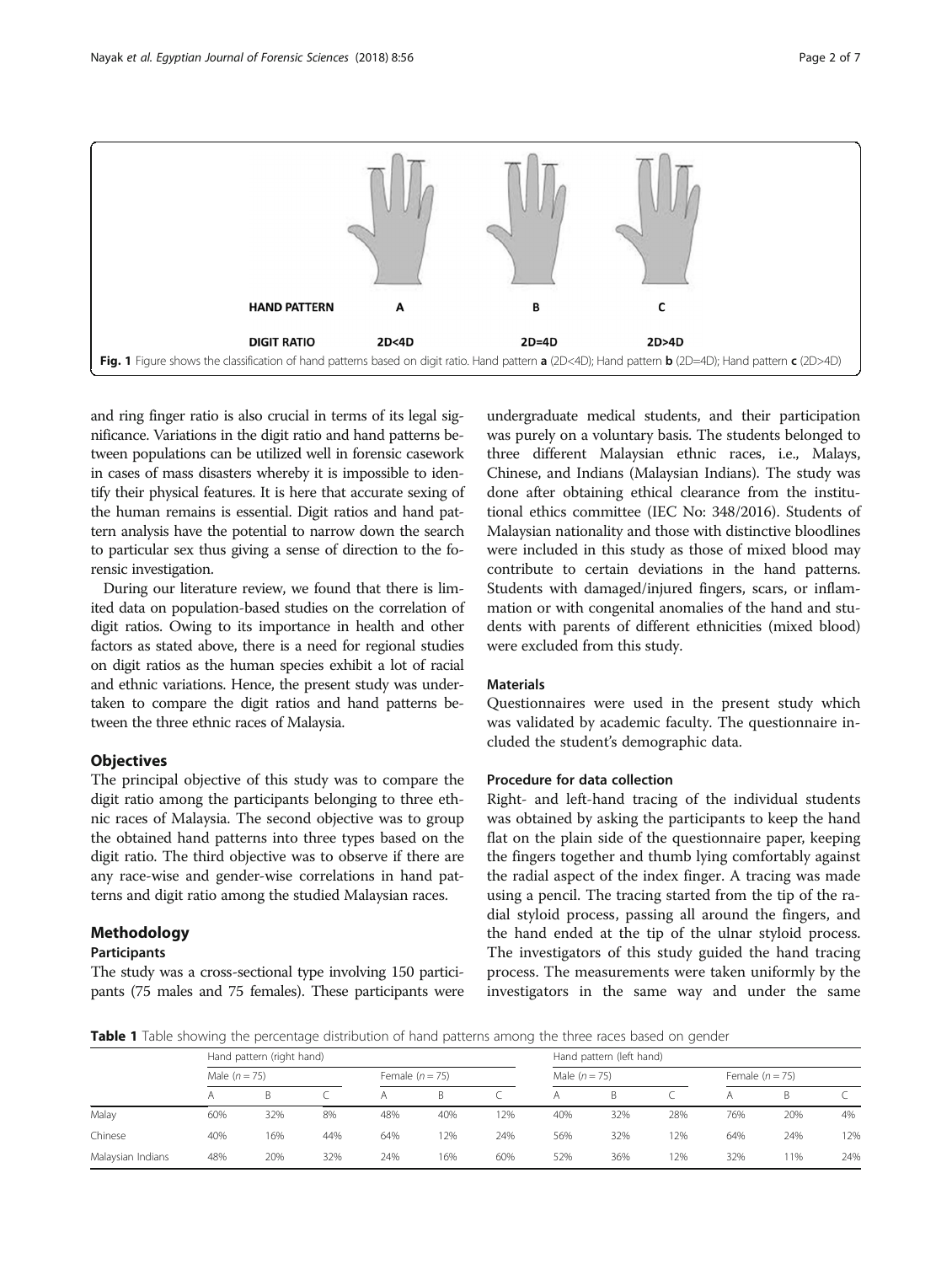<span id="page-2-0"></span>

conditions to avoid inter-observer errors. The lengths of the second and fourth digits were determined using a direct method of measurement of Manning et al. [2010](#page-6-0). The participants were asked to remove finger rings, and the lengths of the second and fourth digits were measured of both the right and left hands using a scale. The length of the fingers was measured from their proximal flexion creases up to the tip of the fingers, and the lengthwise relationship between the digits was calculated. The current method was most practical and therefore was considered appropriate. Every digit was measured twice, and the average was taken. The ratio between the second and fourth digit (2D:4D) was obtained by dividing the length of the second digit by the length of the fourth digit. The ratio values were calculated for the

right and left side separately. Overall hand patterns were assessed and grouped.

#### Data analysis

All the data which was obtained was first segregated according to gender and then according to race. The hand patterns were classified into three patterns (A, B, and C) based on the 2D:4D ratio (Fig. [1\)](#page-1-0) and analyzed. Appropriate charts and graphs were used to represent the results obtained. SPSS v 16.0 was employed for the statistical analysis of the research data. Descriptive statistics, i.e., mean and standard deviation for 2D and 4D digit length, was calculated. Male-female differences for the variables were observed using independent t test. One-way ANOVA was used for comparison

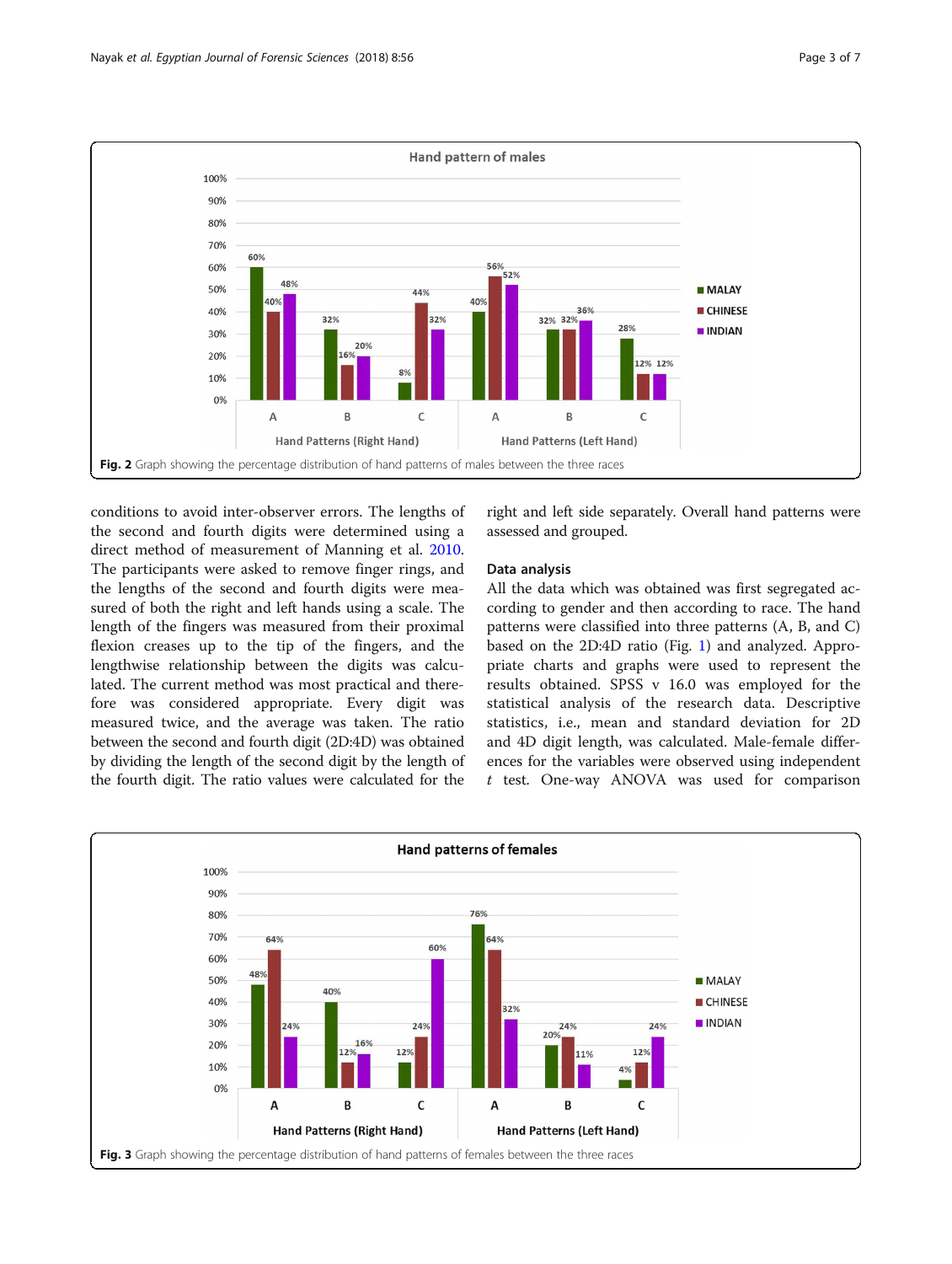<span id="page-3-0"></span>

between the groups.  $P < 0.05$  was considered to be statistically significant.

## Results

Hand pattern analysis revealed that the general pattern in most of the participants was pattern A (2D<4D). When the hand pattern was segregated based on races, it showed that, hand pattern A (2D<4D) appears to be the most characteristic trait in Malays seen in both their right and left hands with scores of 54% and 58%, respectively. The standard pattern in Chinese was A as well with scores of 52% in their right hands and 60% in their left hands. In Indians, however, hand pattern C (2D>4D) shows dominance in their right hands with a score of 46% while hand pattern A dominates their left hands with

a score of 42% (Table [1\)](#page-1-0). Statistical analysis showed that there was no significant difference between the right-hand pattern among the three races ( $p = 0.15$ ). However, the difference was seen in the left-hand pattern among the races which was statistically significant  $(p = 0.007)$ . When the hand patterns were analyzed based on gender, it indicated that pattern A dominated among the males in both their hands with similar scores of 49% each. Among the females, also hand pattern A appears to be the most common trait in both the right hands (45%) and left hands (57%). When the hand patterns were compared based on races and gender, among the males, all three races show dominance in hand pattern A except in Chinese males whereby the C hand pattern is the highest scoring group of their right hands (44%) (Fig. [2](#page-2-0)).

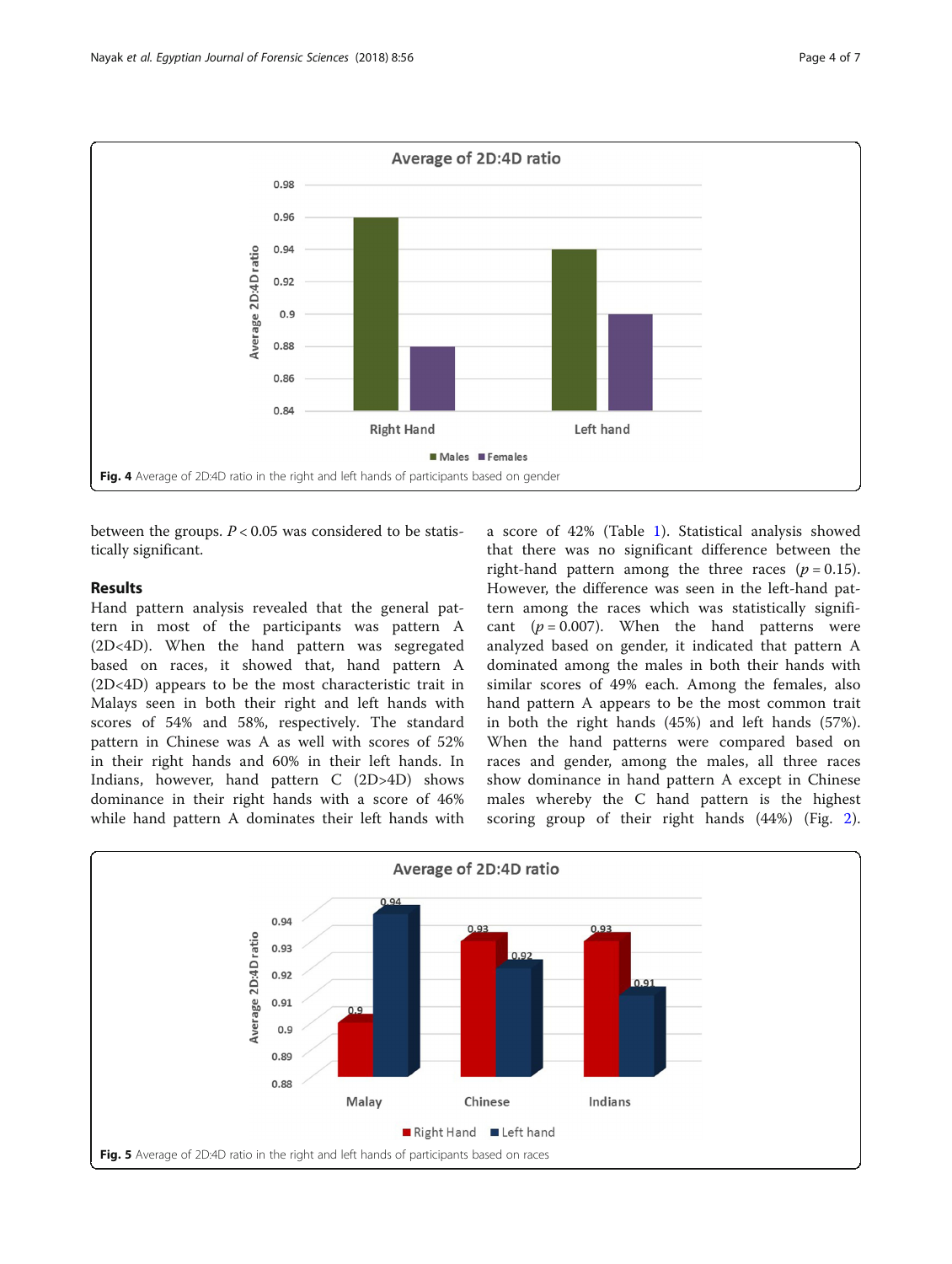

When comparing the hand patterns among the females, the most common trait in Malays and Chinese are the hand pattern A of both their hands. Indian females, however, showed dominance in hand pattern C in their right hands (60%), and hand pattern B  $(2D =$ 4D) dominated the statistics in their left hands (44%) (Fig. [3\)](#page-2-0). Results of the statistical analysis revealed that there was a highly significant difference in the hand patterns of both the hands when compared to gender (right hand,  $p = 0.004$ ; left hand,  $p = 0.006$ ).

Analysis of 2D:4D digit ratios showed few variations among the races and when segregated according to gender. The average of 2D:4D ratio in males (right hand, 0.96; left hand, 0.94) was higher when compared to females (right hand, 0.88; left hand, 0.90) (Fig. [4\)](#page-3-0). Statistical analysis using  $t$  test revealed significant differences in the digit ratios between males and females (right hand,  $p < 0.05$ ; left hand,  $p <$ 0.05). However, there was no correlation between the digit ratios of both the hands compared to gender  $(r = 0.17)$ . When the average digit ratio was grouped according to race, we found that in the right hand, the average ratio was higher in Chinese and Indians (0.93), while in the left hand, the average ratio was higher in Malay (0.94) (Fig. [5](#page-3-0)). When these ratios were further analyzed based on gender, it was found that in males, the average digit ratio of the right hand was higher in Chinese (0.98) and of the left hand, it was higher in Malay (0.99) (Fig. 6). In females, the average digit ratio of the right hand was higher in Chinese (0.89), and of the left hand, it was higher in Chinese and Indians (0.90) (Table 2, Fig. [7\)](#page-5-0).

## **Discussion**

Hand analysis has fascinated researchers throughout history. In recent times, two aspects of the human hand have drawn attention for observation and analysis including dermatoglyphic ridge pattern and, secondly, finger lengths and their ratios. The present study is unique as for the first time, it presents information on 2D:4D and hand patterns of both sexes in students of Malaysian ethnicity. Digit ratio is sexually dimorphic and can be used as a window for in utero exposure to androgens, primarily testosterone (Jeevanandam and Muthu [2016](#page-6-0)). However, there is no harmony on the intra-sexual and inter-sexual variations in digit ratios and traits across various ethnic groups. The morphological gender difference reported is that male fingers are significantly longer as compared to female fingers (Williams et al. [2000](#page-6-0); Lippa [2003](#page-6-0)). In females, the index and ring fingers are reported to be almost of equal length, while in males, the ring finger tends to be longer than the index finger. The 2D:4D ratio is lower in men as compared to women (Setiya et al. [2017](#page-6-0)). However, in our study, we observed that the ring finger was longer than the index finger in both males and females which indicates that the digit ratio varies depending on various populations and

**Table 2** Mean  $\pm$  SD of 2D:4D digit ratio among the males and females of Malaysian ethnicity

|                   | Right hand      |                   | Left hand       |                   |  |  |  |
|-------------------|-----------------|-------------------|-----------------|-------------------|--|--|--|
|                   | Male $(n=75)$   | Female $(n = 75)$ | Male $(n = 70)$ | Female $(n = 75)$ |  |  |  |
| Malay             | $0.93 \pm 0.06$ | $0.88 \pm 0.04$   | $0.99 \pm 0.09$ | $0.89 \pm 0.05$   |  |  |  |
| Chinese           | $0.98 \pm 0.09$ | $0.89 \pm 0.08$   | $0.94 \pm 0.07$ | $0.90 \pm 0.07$   |  |  |  |
| Malaysian Indians | $0.94 \pm 0.12$ | $0.87 + 0.04$     | $0.92 \pm 0.07$ | $0.89 \pm 0.06$   |  |  |  |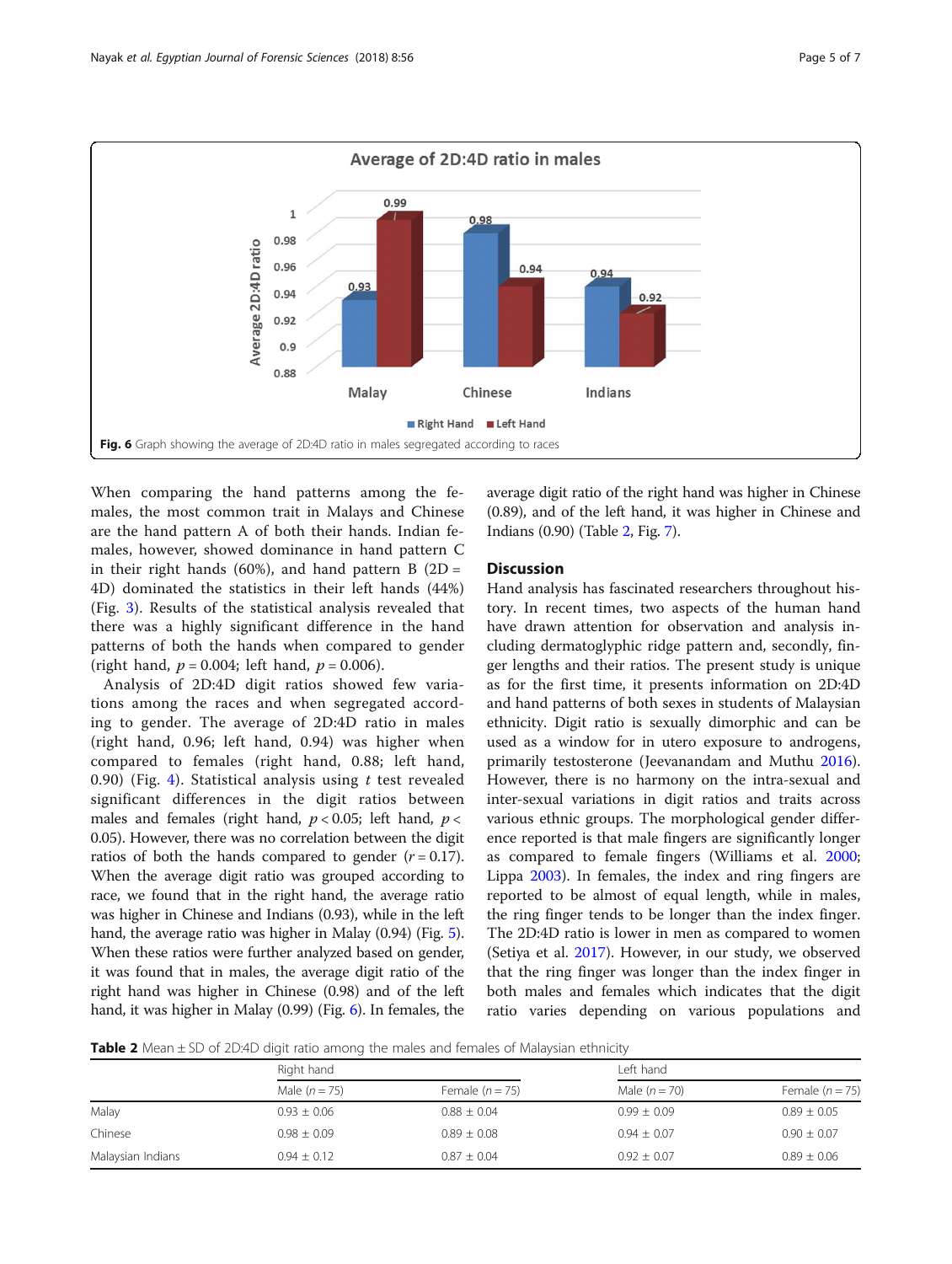<span id="page-5-0"></span>

geographic distribution. Many studies have reported the existence of significant sex differences in 2D, 4D, and its ratio in different ethnic populations and its bilateral variations among individuals (Voracek et al. [2008](#page-6-0); Krishan et al. [2013;](#page-6-0) Sen et al. [2014](#page-6-0)). Sex differences in the digit ratio can be a valuable indicator mainly when DNA analyses cannot be performed (Aboul-Hagag et al. [2011](#page-6-0)).

Results of the present study on hand patterns based on digit ratio indicated that hand pattern A (2D<4D) was the most prevalent trait among Malaysians seen in both their right and left hands which indicates that no significant difference exists between the ethnic groups of Malaysia. Similar results have been obtained in previous studies involving different study populations such as China (Xu et al. [2015](#page-6-0)), Nigeria (Gwunireama and Ihemelandu [2010](#page-6-0)), Italy, and Romania (Tomulescu and Nicoras [2015](#page-6-0)). Thus, it is possible that significant differences are more likely to be observed when comparing races from different countries along different latitude than ethnic groups or tribal groups. In the view of such contradicting results, more studies are needed to verify this claim.

The available literature and data from recent research indicate accumulating evidence on 2D:4D ratio showing correlations with various phenotypic traits and health in humans. Males with higher digit ratio are said to be more prone to have low sperm counts, augmented the risk of heart disease, obesity, and metabolic syndrome (Oyeyemi et al. [2014](#page-6-0)). Higher digit ratios in males also showed a correlation with eating disorders, anxiety, and depression (Manning et al. [2013\)](#page-6-0). Low digit ratio is linked with certain characteristics like aggression in males and assertiveness in females (Hampson and Sankar [2012\)](#page-6-0). Martel et al. [2009](#page-6-0) reported the male vulnerability to behavior disorders in children and female vulnerability to emotional disorders in adolescence. This evidence suggests the positive relationship between hand patterns and health. Hand patterns have also shown the potential to narrow down the search to particular sex and give the right direction to the ongoing forensic investigation. Studies have focused on the role of hand and foot measurements in establishing the biological profile of individuals in the forensic investigation (Kanchan et al. [2010](#page-6-0); Kanchan and Krishan [2011](#page-6-0)). However, its utility is limited in forensic casework as it is shown to vary between different populations. Hence, the technique of measuring hand patterns might be beneficial in situations where no other means of sexing are available like in the case of war, natural calamities, in a bomb blast, and accidents (Dey and Kapoor [2016\)](#page-6-0). Identification of sex of human remains can immensely help forensic experts while dealing with dismembered and fragmentary remains and in a criminal investigation by reducing the pool of possible victim matches (Dey and Kapoor [2016\)](#page-6-0). Due to the dimensional diversity of the individual body, anthropological measurements of an individual may not be steadily credible tools for discrimination of sex. Therefore, determination of sex through indices like hand patterns and digit ratios can be additional credible tools in sexual dimorphism. In developing countries, this method of hand pattern estimation based on digit ratios can be highly useful for identification especially considering its cost-effectiveness.

Limitations of the study include small sample size, and the focus was only on the Malaysian population. More robust studies on large samples and between different nationalities can help establish meaningful associations between digit ratios and sexually dimorphic traits. This study included a comparison between participants of the same age groups. Hence, these findings cannot be compared with children or the elderly population.